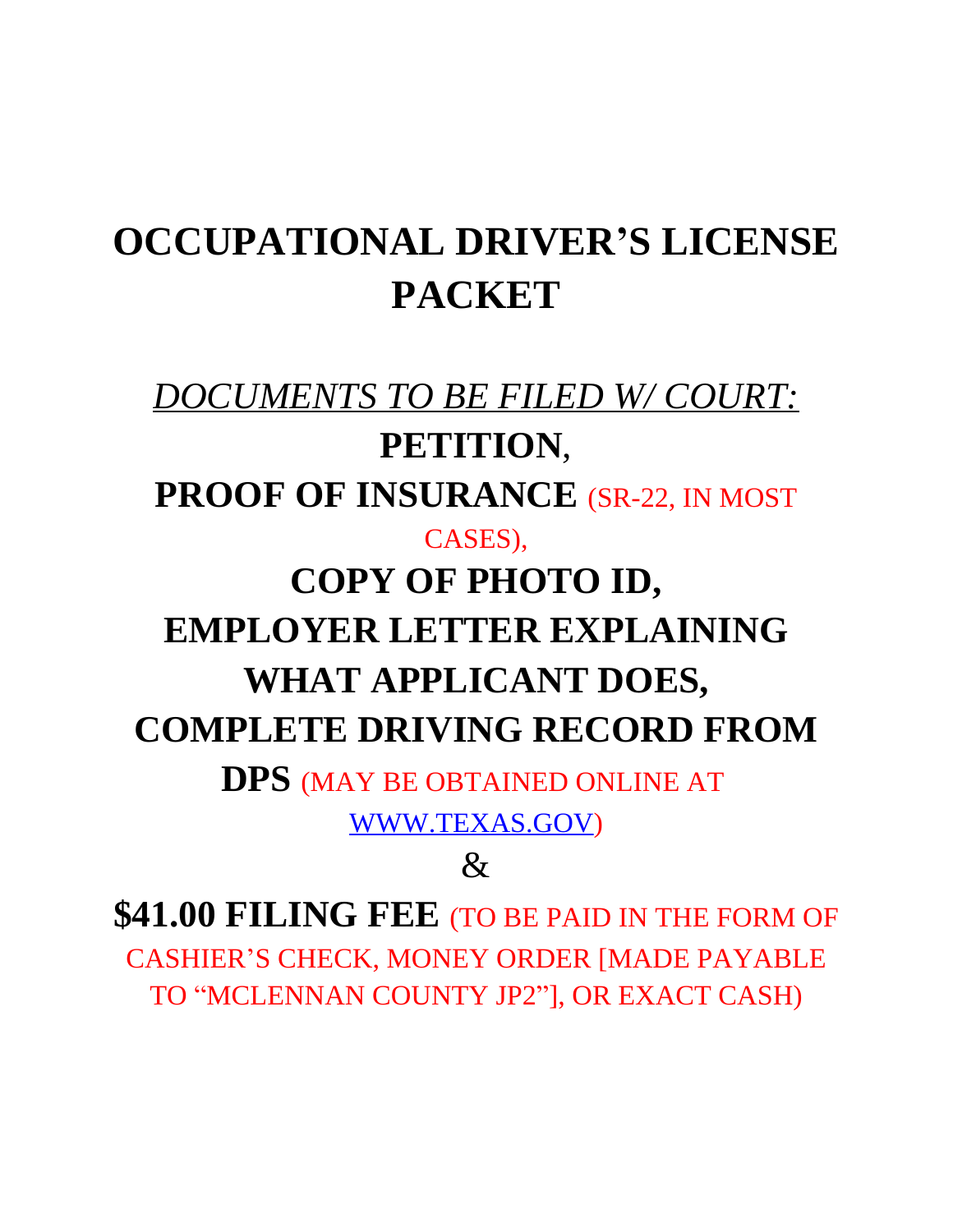|                 | <b>CAUSE NO.</b> |                      |         |
|-----------------|------------------|----------------------|---------|
|                 |                  | IN THE JUSTICE COURT |         |
| <b>EX PARTE</b> |                  | <b>PRECINCT</b>      | NO.     |
|                 |                  |                      | COUNTY, |
| <b>TEXAS</b>    |                  |                      |         |

*(Name of Petitioner)*

## **PETITION FOR OCCUPATIONAL LICENSE**

I, \_\_\_\_\_\_\_\_\_\_\_\_\_\_\_\_\_\_\_\_\_\_\_\_\_\_\_\_\_\_ *(Name of Petitioner)*, seek an occupational license from this court based on the information provided below. *(You must swear that the information you provide in this petition is true and correct. Failure to provide true and accurate information may result in criminal penalties.)*

#### **Section 1. General Information.**

*You must complete all applicable sections.*

My and the mame is: the mame is: the mame is: the mame is: the mame is: the mame is: the many  $\sim$  is:

\_\_\_\_\_\_\_\_\_\_\_\_\_\_\_\_\_\_\_\_\_\_\_\_\_\_\_\_\_\_\_\_\_\_\_\_\_\_\_\_\_\_\_\_\_\_\_\_\_\_\_\_\_\_\_\_\_.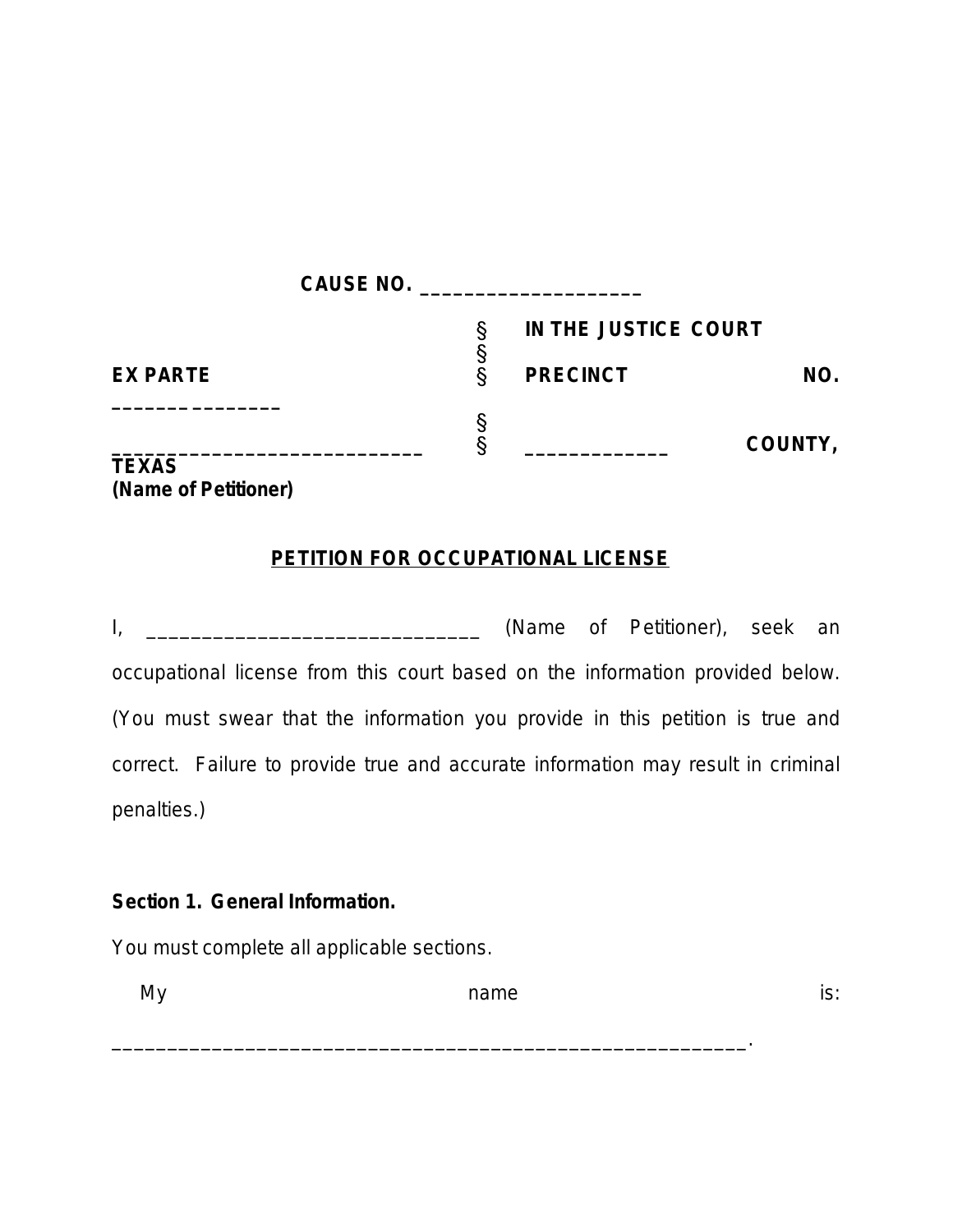| My  |                                               | date                                     |          | 0f  |         | birth   |                | is:  |
|-----|-----------------------------------------------|------------------------------------------|----------|-----|---------|---------|----------------|------|
|     |                                               |                                          |          |     |         |         | County, Texas. |      |
| My  |                                               | home                                     |          |     |         | address |                | is:  |
|     | My mailing address (if different than         |                                          |          |     |         |         | above)         | is:  |
| My  | Texas                                         |                                          | driver's |     | license |         | number         | is:  |
| The | last                                          | four digits of my social security number |          |     |         |         |                | are: |
|     | My telephone number is (home/cell): ___<br>am | employed,                                |          | and | my      |         | occupation     | is   |

 $\square$  I am the primary caretaker of  $\rule{1em}{0.15mm}$  children less than 16 years of age.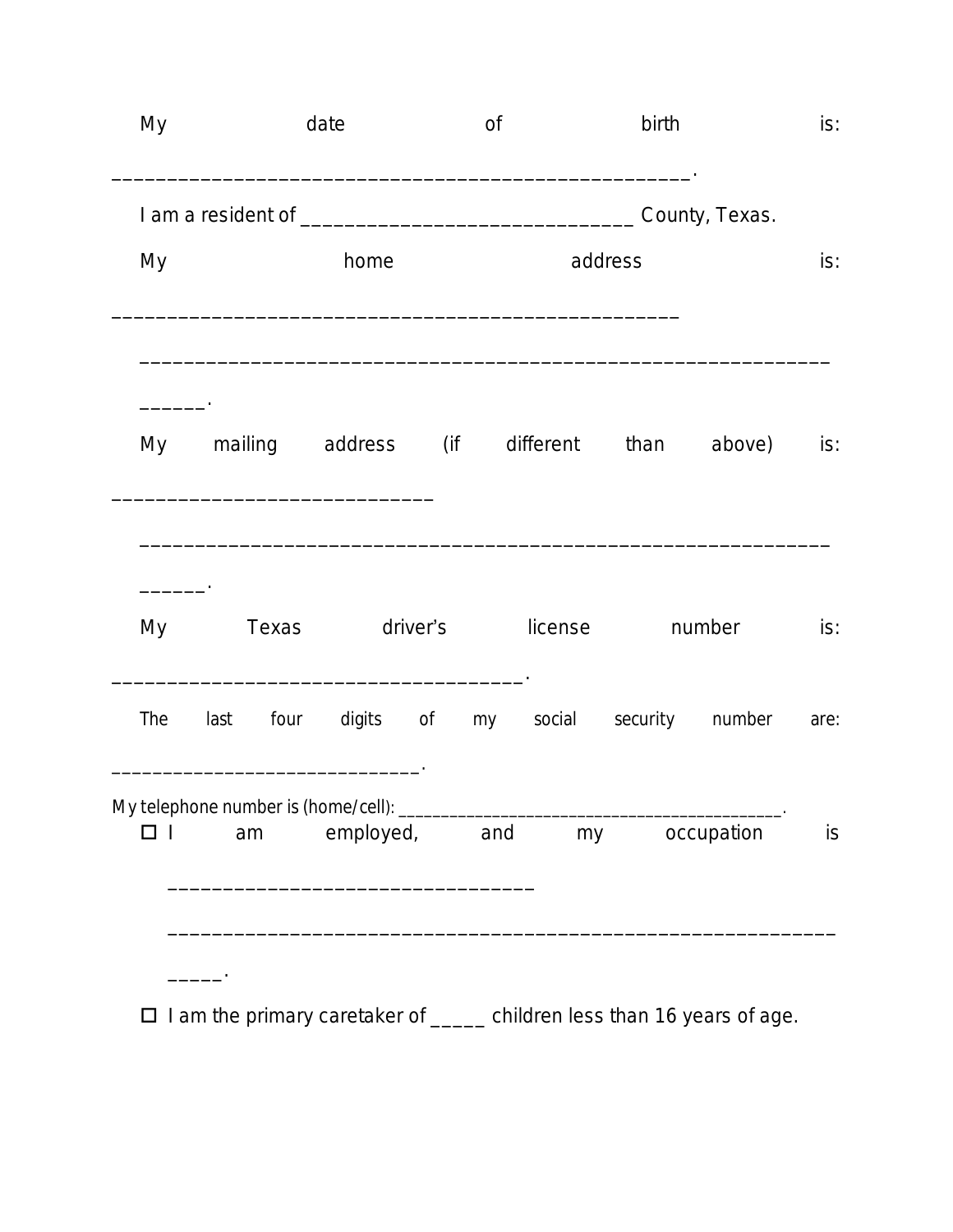- $\Box$  I have been ordered by a magistrate to install an ignition interlock device on my vehicle, and/or not to operate any vehicle which is not equipped with an ignition interlock device.
- $\Box$  I have not been ordered by a magistrate to install an ignition interlock device on my vehicle, and/or not to operate any vehicle which is not equipped with an ignition interlock device.
- $\Box$  I have a commercial driver's license.
- $\Box$  I do not have a commercial driver's license.

#### **Section 2. Reason(s) for Driver** '**s License Suspension.**

*You must complete all applicable sections.*

 $\Box$  My driver's license has been suspended as the result of an arrest for an intoxication-related offense in \_\_\_\_\_\_\_\_\_\_\_\_\_\_\_\_\_\_\_\_\_\_\_\_\_\_\_\_\_ County,

because:

- $\Box$  A peace officer requested a sample of my breath or blood and I refused; or
- $\Box$  I provided a sample of my breath or blood, and the sample contained an alcohol concentration greater than 0.08.
- $\Box$  My driver's license has been automatically suspended as the result of a conviction for Driving While Intoxicated (DWI) in a County or District Court.
- $\Box$  My driver's license has been suspended as the result of a conviction for a criminal offense in a justice or municipal court. *Please provide information*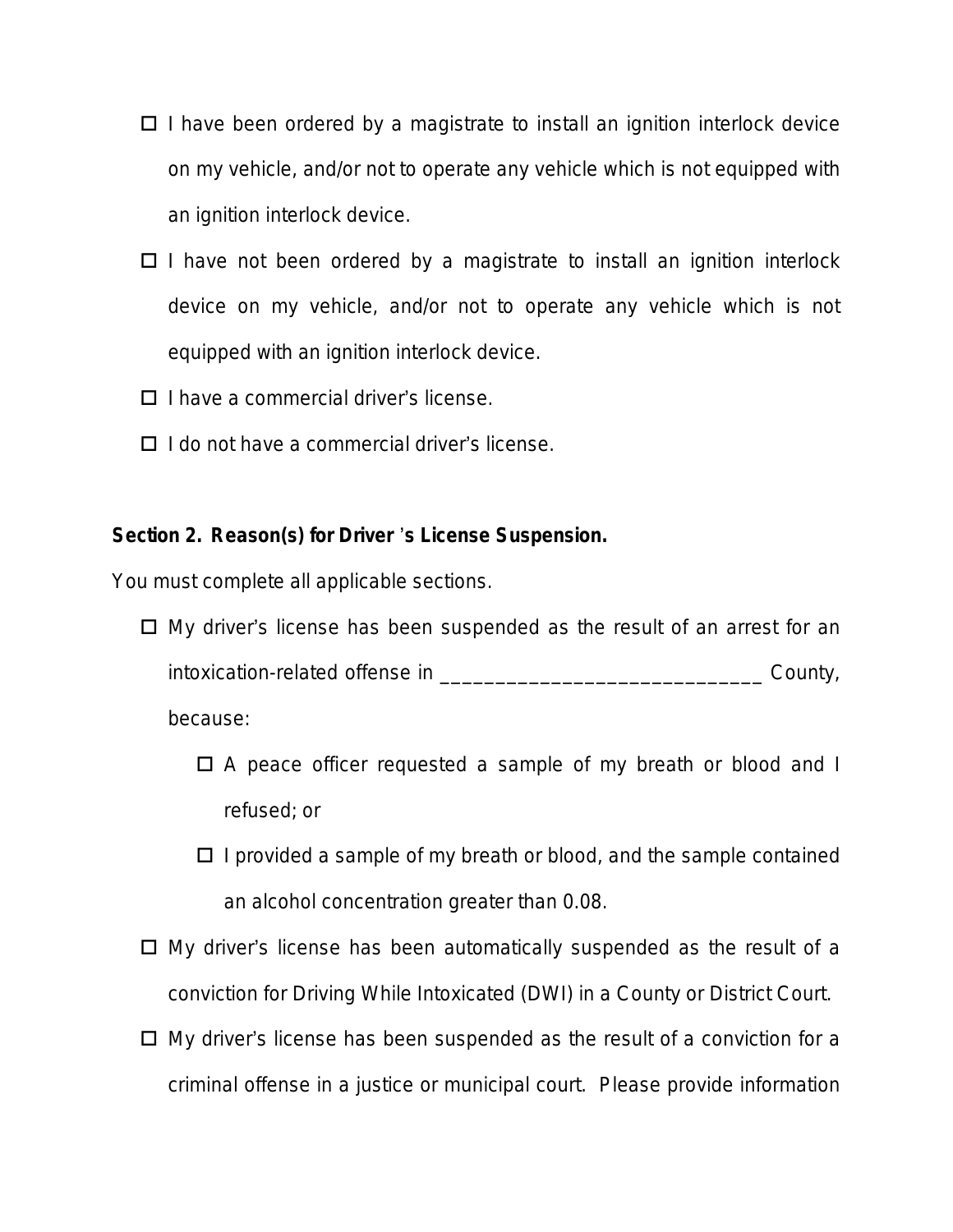*regarding this offense, including the name of the court in which you were convicted, the cause number, and the type of offense, below.*

\_\_\_\_\_\_\_\_\_\_\_\_\_\_\_\_\_\_\_\_\_\_\_\_\_\_\_\_\_\_\_\_\_\_\_\_\_\_\_\_\_\_\_\_\_\_\_\_\_\_\_\_\_\_\_\_\_\_\_\_

\_\_\_\_\_\_\_\_\_\_\_\_\_\_\_\_\_\_\_\_\_\_\_\_\_\_\_\_\_\_\_\_\_\_\_\_\_\_\_\_\_\_\_\_\_\_\_\_\_\_\_\_\_\_\_\_\_\_\_\_

\_\_\_\_\_\_\_\_\_\_\_\_\_\_\_\_\_\_\_\_\_\_\_\_\_\_\_\_\_\_\_\_\_\_\_\_\_\_\_\_\_\_\_\_\_\_\_\_\_\_\_\_\_\_\_\_\_\_\_\_

 $\Box$  My driver's license has been suspended as the result of a physical or mental disability.

\_\_\_\_\_\_\_\_\_\_\_\_\_\_\_\_\_\_

- $\Box$  My driver's license has been suspended as the result of a conviction for Racing on a Highway.
- $\Box$  My driver's license has been suspended because a court found that I am a "habitual violator of traffic laws."
- $\Box$  My driver's license has been suspended because a court ordered me to attend a Driver Education Program and suspended my license for 365 days.
- $\Box$  My driver's license has been suspended for another reason, described below:

\_\_\_\_\_\_\_\_\_\_\_\_\_\_\_\_\_\_\_\_\_\_\_\_\_\_\_\_\_\_\_\_\_\_\_\_\_\_\_\_\_\_\_\_\_\_\_\_\_\_\_\_\_\_\_\_\_\_\_\_

\_\_\_\_\_\_\_\_\_\_\_\_\_\_\_\_\_\_\_\_\_\_\_\_\_\_\_\_\_\_\_\_\_\_\_\_\_\_\_\_\_\_\_\_\_\_\_\_\_\_\_\_\_\_\_\_\_\_\_\_

\_\_\_\_\_\_\_\_\_\_\_\_\_\_\_\_\_\_\_\_\_\_\_\_\_\_\_\_\_\_\_\_\_\_\_\_\_\_\_\_\_\_\_\_\_\_\_\_\_\_\_\_\_\_\_\_\_\_\_\_

\_\_\_\_\_\_\_\_\_\_\_\_\_\_\_\_\_\_\_\_\_\_\_\_\_\_\_\_\_\_\_\_\_\_\_\_\_\_\_\_\_\_\_\_\_\_\_\_\_\_\_\_\_\_\_\_\_\_\_\_

\_\_\_\_\_\_\_\_\_\_\_\_\_\_\_\_\_\_\_\_\_\_\_\_\_\_\_\_\_\_\_\_\_\_\_\_\_\_\_\_\_\_\_\_\_\_\_\_\_\_\_\_\_\_\_\_\_\_\_\_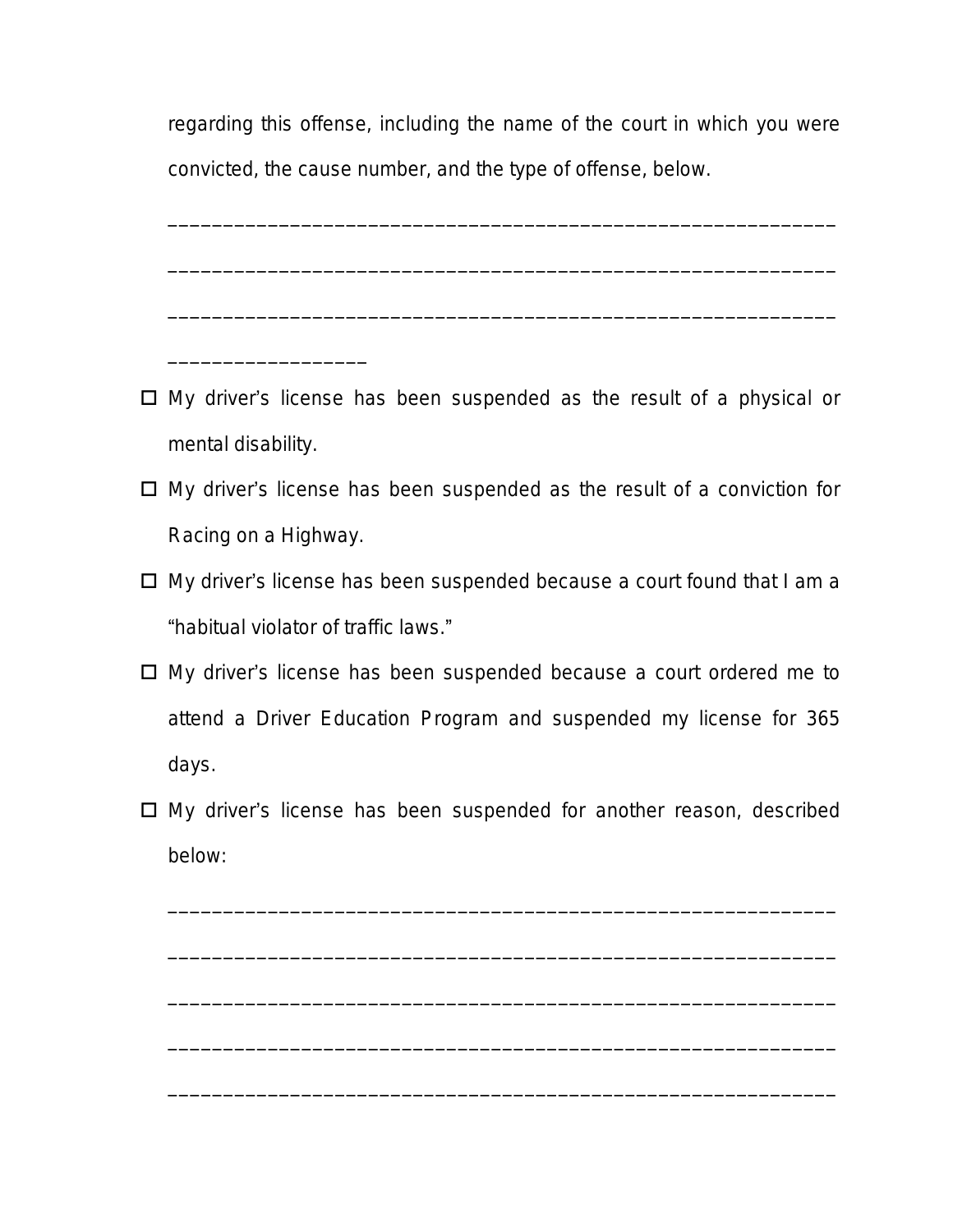#### **Section 3. Essential Need.**

*You must complete all applicable sections.*

\_\_\_\_\_\_\_\_\_\_\_\_\_\_\_\_\_\_\_\_\_\_\_\_\_\_\_\_\_\_\_\_\_\_\_\_

*(Note: In order to obtain an occupational license, you must demonstrate an essential need to operate a motor vehicle. The Texas Transportation Code defines* "*essential need*" *as the* "*need of a person for the operation of a motor vehicle: (A) in the performance of an occupation or trade or for transportation to and from the place at which the person practices the person's occupation or trade; (B) for transportation to and from an educational facility in which the person is enrolled; or (C) in the performance of essential household duties.*" *In order to demonstrate an essential need to operate a motor vehicle, you may attach additional documentation, such as a letter from your employer. If you attach additional documentation, be sure to check the appropriate box in Section 5 of this petition.)*

\_\_\_\_\_\_\_\_\_\_\_\_\_\_\_\_\_\_\_\_\_\_\_\_\_\_\_\_\_\_\_\_\_\_\_\_\_\_\_\_\_\_\_\_\_\_\_\_\_\_\_\_\_\_\_\_\_\_\_\_

 $\Box$  I am seeking this occupational license in order to *(check all that apply)*:

- $\Box$  Travel to and from my place of work;
- $\Box$  Perform the duties of my job;
- $\Box$  Travel to and from school; or
- $\Box$  Perform essential household duties.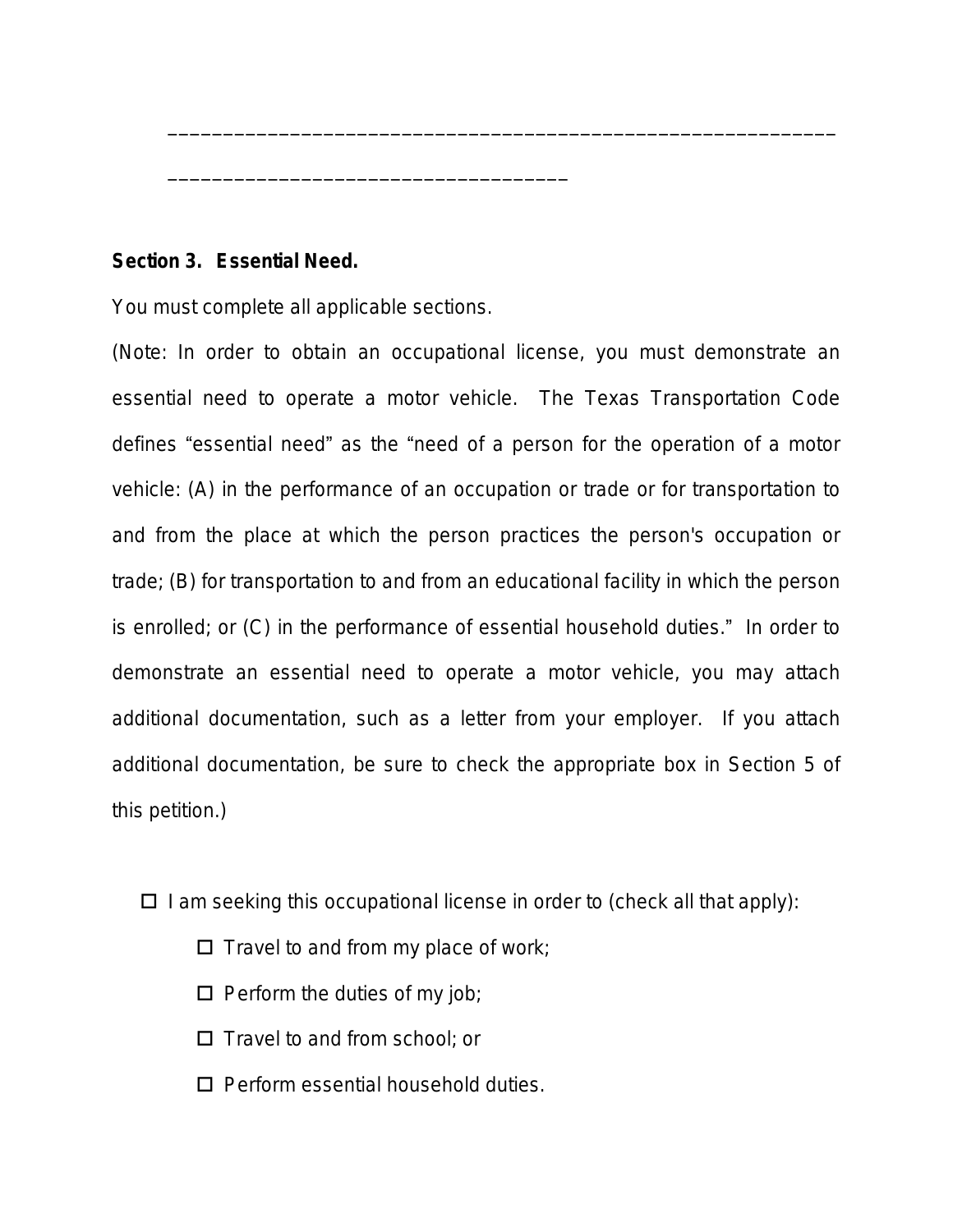*In the space below, provide an address and description for any destination you seek to travel to using an occupational license.*

\_\_\_\_\_\_\_\_\_\_\_\_\_\_\_\_\_\_\_\_\_\_\_\_\_\_\_\_\_\_\_\_\_\_\_\_\_\_\_\_\_\_\_\_\_\_\_\_\_\_\_\_\_\_\_\_\_\_\_\_\_\_

\_\_\_\_\_\_\_\_\_\_\_\_\_\_\_\_\_\_\_\_\_\_\_\_\_\_\_\_\_\_\_\_\_\_\_\_\_\_\_\_\_\_\_\_\_\_\_\_\_\_\_\_\_\_\_\_\_\_\_\_\_\_

\_\_\_\_\_\_\_\_\_\_\_\_\_\_\_\_\_\_\_\_\_\_\_\_\_\_\_\_\_\_\_\_\_\_\_\_\_\_\_\_\_\_\_\_\_\_\_\_\_\_\_\_\_\_\_\_\_\_\_\_\_\_

\_\_\_\_\_\_\_\_\_\_\_\_\_\_\_\_\_\_\_\_\_\_\_\_\_\_\_\_\_\_\_\_\_\_\_\_\_\_\_\_\_\_\_\_\_\_\_\_\_\_\_\_\_\_\_\_\_\_\_\_\_\_

\_\_\_\_\_\_\_\_\_\_\_\_\_\_\_\_\_\_\_\_\_\_\_\_\_\_\_\_\_\_\_\_\_\_\_\_\_\_\_\_\_\_\_\_\_\_\_\_\_\_\_\_\_\_\_\_\_\_\_\_\_\_

\_\_\_\_\_\_\_\_\_\_\_\_\_\_\_\_\_\_\_\_\_\_\_\_\_\_\_\_\_\_\_\_\_\_\_\_\_\_\_\_\_\_\_\_\_\_\_\_\_\_\_\_\_\_\_\_\_\_\_\_\_\_

\_\_\_\_\_\_\_\_\_\_\_\_\_\_\_\_\_\_\_\_\_\_\_\_\_\_\_\_\_\_\_\_\_\_\_\_\_\_\_\_\_\_\_\_\_\_\_\_\_\_\_\_\_\_\_\_\_\_\_\_\_\_

\_\_\_\_\_\_\_\_\_\_\_\_\_\_\_\_\_\_\_\_\_\_\_\_\_\_\_\_\_\_\_\_\_\_\_\_\_\_\_\_\_\_\_\_\_\_\_\_\_\_\_\_\_\_\_\_\_\_\_\_\_\_

\_\_\_\_\_\_\_\_\_\_\_\_\_\_\_\_\_\_\_\_\_\_\_\_\_\_\_\_\_\_\_\_\_\_\_\_\_\_\_\_\_\_\_\_\_\_\_\_\_\_\_\_\_\_\_\_

*In the space below, fully describe all public transportation options within one mile of any destination described above, including your home, place of work, school, or place where you perform essential household duties. Public transportation options may include bus service, rail service, rural automobile service, ride-sharing services, etc.*

\_\_\_\_\_\_\_\_\_\_\_\_\_\_\_\_\_\_\_\_\_\_\_\_\_\_\_\_\_\_\_\_\_\_\_\_\_\_\_\_\_\_\_\_\_\_\_\_\_\_\_\_\_\_\_\_\_\_\_\_\_\_ \_\_\_\_\_\_\_\_\_\_\_\_\_\_\_\_\_\_\_\_\_\_\_\_\_\_\_\_\_\_\_\_\_\_\_\_\_\_\_\_\_\_\_\_\_\_\_\_\_\_\_\_\_\_\_\_\_\_\_\_\_\_ \_\_\_\_\_\_\_\_\_\_\_\_\_\_\_\_\_\_\_\_\_\_\_\_\_\_\_\_\_\_\_\_\_\_\_\_\_\_\_\_\_\_\_\_\_\_\_\_\_\_\_\_\_\_\_\_\_\_\_\_\_\_ \_\_\_\_\_\_\_\_\_\_\_\_\_\_\_\_\_\_\_\_\_\_\_\_\_\_\_\_\_\_\_\_\_\_\_\_\_\_\_\_\_\_\_\_\_\_\_\_\_\_\_\_\_\_\_\_\_\_\_\_\_\_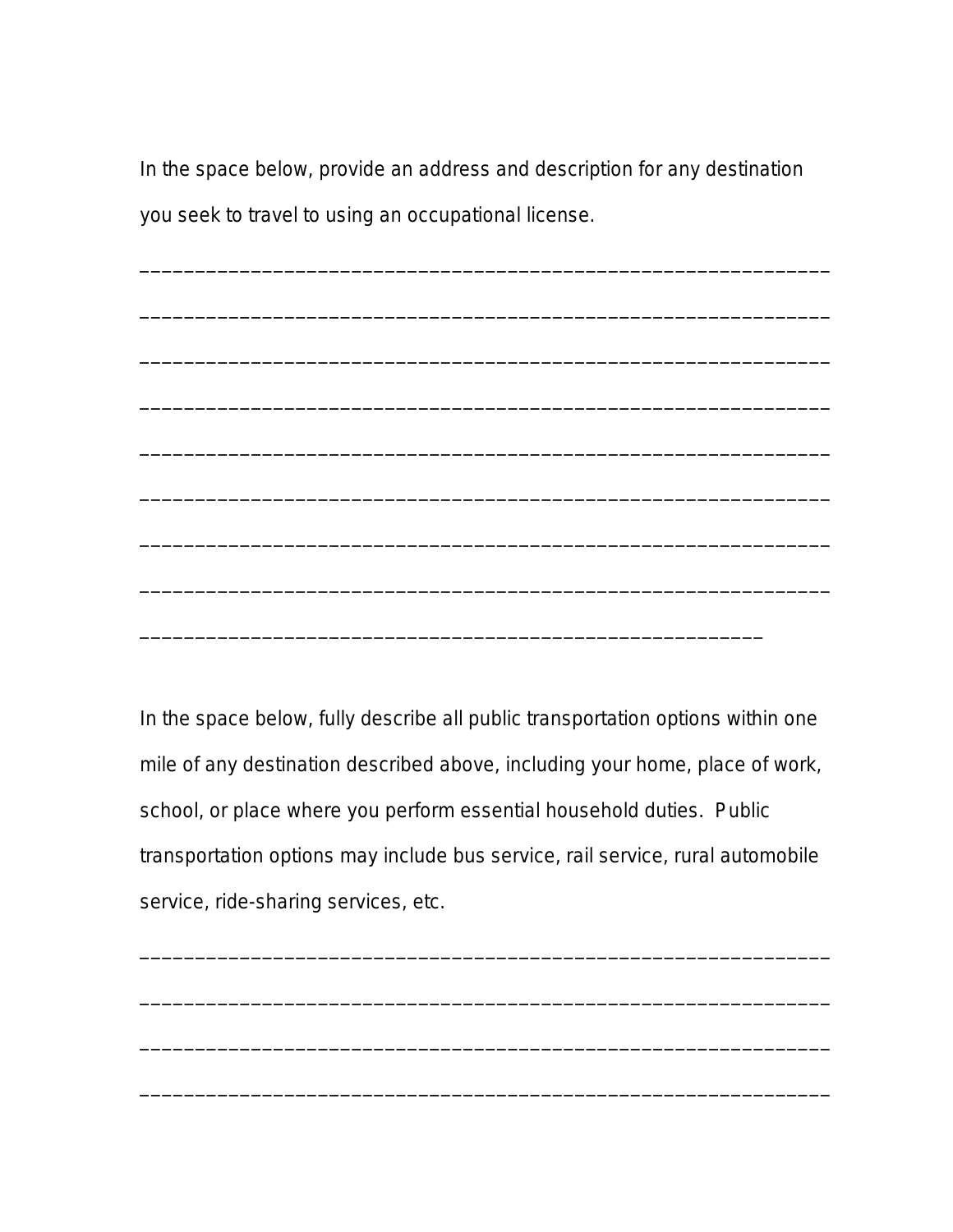| $\Box$ I am the only member of my household who owns, leases, or has access to |
|--------------------------------------------------------------------------------|
| a motor vehicle.                                                               |
| $\Box$ A member of my household other than me owns, leases, or has access to   |
| a motor vehicle. (Please describe this person's weekly schedule below.)        |
|                                                                                |
|                                                                                |
|                                                                                |
|                                                                                |
|                                                                                |
|                                                                                |
| I own a bicycle or other means of non-motorized conveyance, described          |
| below.                                                                         |
|                                                                                |
|                                                                                |
|                                                                                |
| My work or school schedule is the same every week: I work or attend            |
| school during the following hours on the following days of the week (check     |
| all that apply):                                                               |
|                                                                                |

\_\_\_\_\_\_\_\_\_\_\_\_\_\_\_\_\_\_\_\_\_\_\_\_\_\_\_\_\_\_\_\_\_\_\_\_\_\_\_\_\_\_\_\_\_\_\_\_\_\_\_\_\_\_\_\_\_\_\_\_\_\_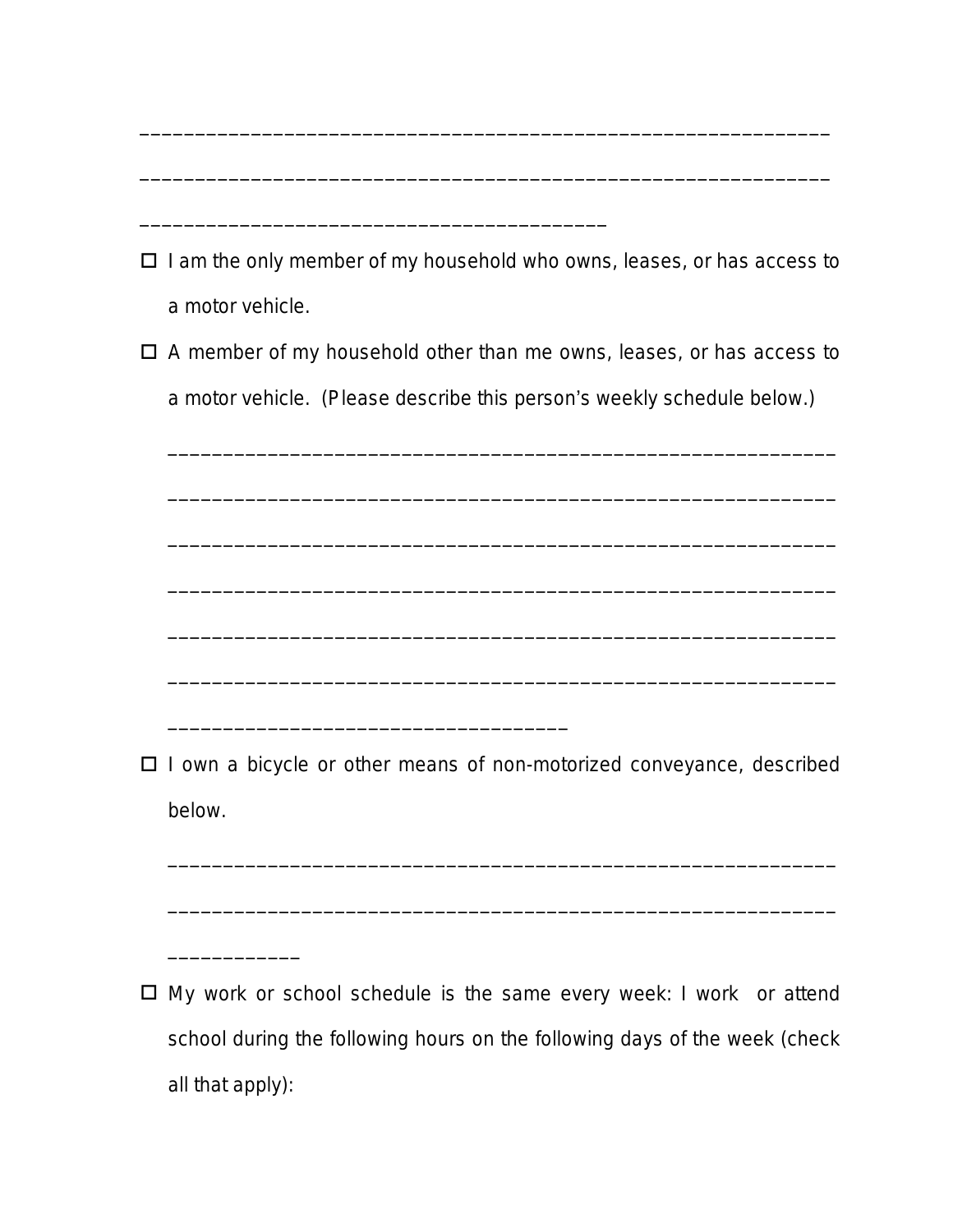

o My work or school schedule varies from week to week. *(If you check this box, provide a general description of your work or school schedule below, including the total number of hours you work or attend school each week, days of the week on which you never work or attend school, days of the week on which you always work or attend school, and the earliest time your work or school day begins and the latest time your work or school day ends.)*

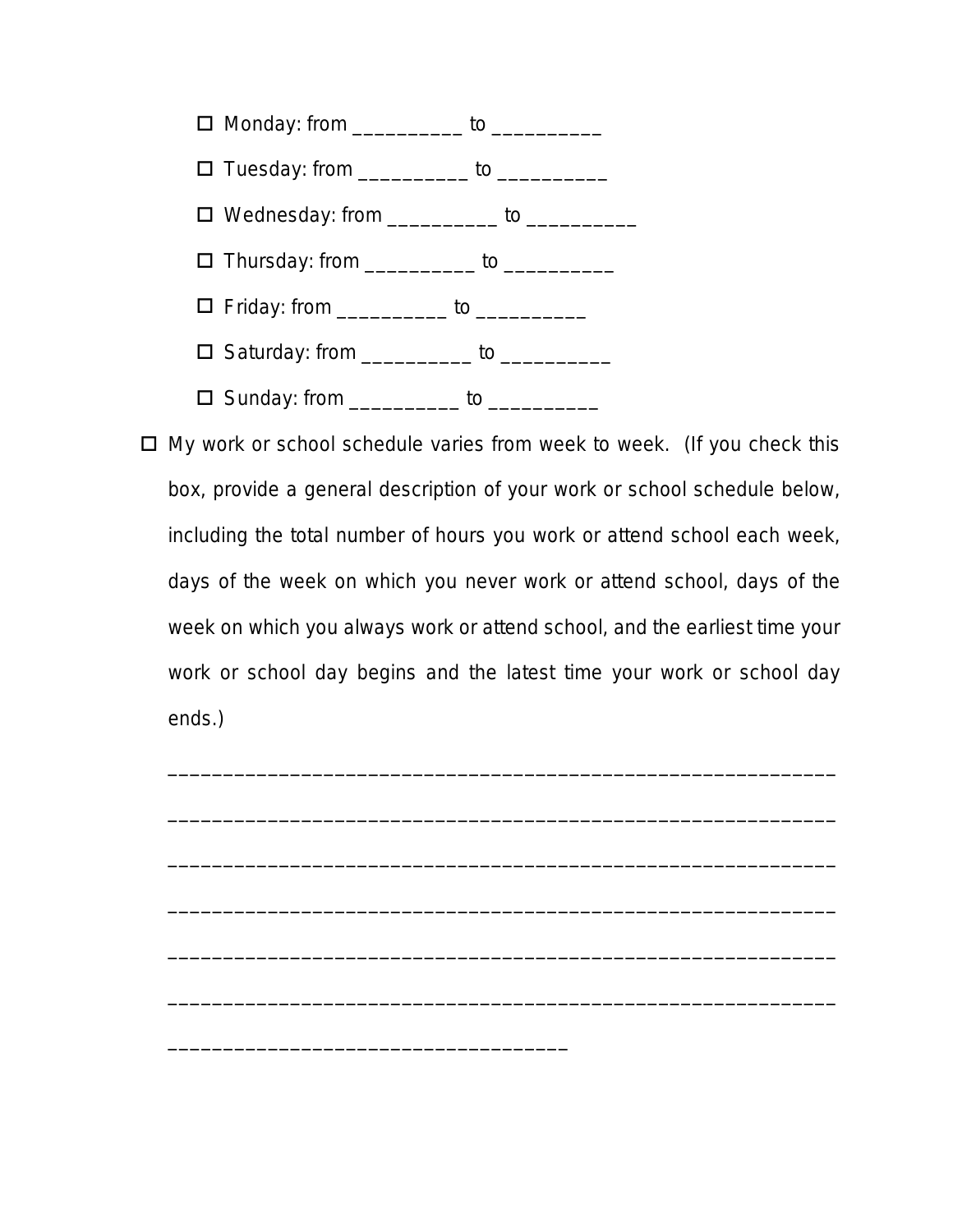□ My job duties include automobile travel. My employer requires me to travel by automobile to perform the following tasks:

| $\Box$ I perform the following essential household duties:                        |
|-----------------------------------------------------------------------------------|
|                                                                                   |
|                                                                                   |
|                                                                                   |
|                                                                                   |
|                                                                                   |
|                                                                                   |
|                                                                                   |
| $\Box$ In order to perform the essential household duties described above, I must |
|                                                                                   |
| travel by automobile during the following hours on the following days of the      |
| week (check all that apply):                                                      |
| □ Monday: from ___________ to __________                                          |
| □ Tuesday: from ___________ to __________                                         |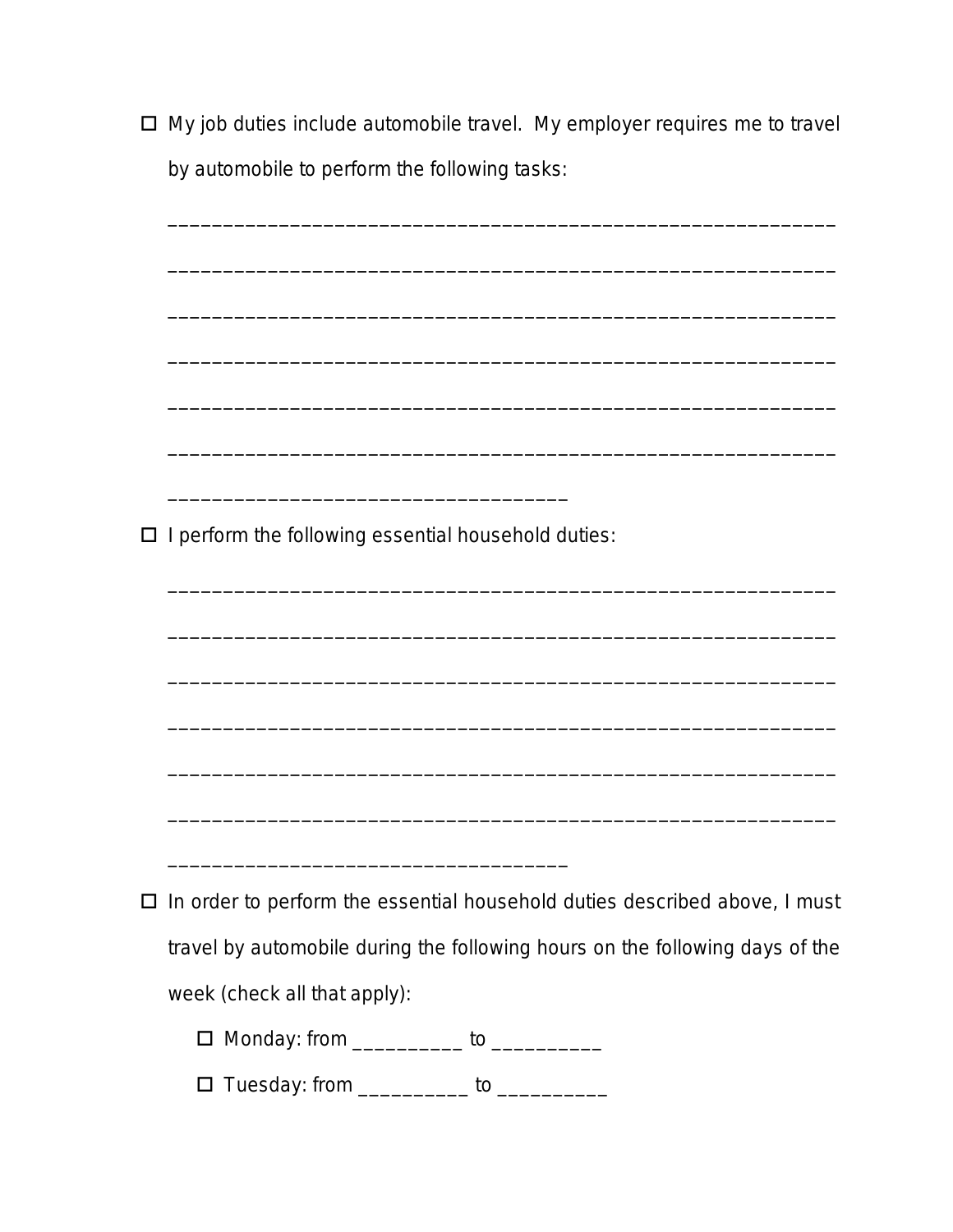□ Wednesday: from \_\_\_\_\_\_\_\_\_\_ to \_\_\_\_\_\_\_\_\_\_\_

 $\Box$  Thursday: from \_\_\_\_\_\_\_\_\_\_ to \_\_\_\_\_\_\_\_\_

**O** Friday: from \_\_\_\_\_\_\_\_\_\_\_ to \_\_\_\_\_\_\_\_\_\_

□ Saturday: from \_\_\_\_\_\_\_\_\_\_ to \_\_\_\_\_\_\_\_\_\_

 $\Box$  Sunday: from \_\_\_\_\_\_\_\_\_\_ to \_\_\_\_\_\_\_\_\_\_

 $\Box$  In order to:

 $\square$  Travel to school:

 $\Box$  Travel to my place of work;

 $\Box$  Perform my job duties; or

 $\square$  Travel to the place I perform essential household duties;

I must travel by automobile to or through the following Texas counties

\_\_\_\_\_\_\_\_\_\_\_\_\_\_\_\_\_\_\_\_\_\_\_\_\_\_\_\_\_\_\_\_\_\_\_\_\_\_\_\_\_\_\_\_\_\_\_\_\_\_\_\_\_\_\_\_\_\_\_\_

\_\_\_\_\_\_\_\_\_\_\_\_\_\_\_\_\_\_\_\_\_\_\_\_\_\_\_\_\_\_\_\_\_\_\_\_\_\_\_\_\_\_\_\_\_\_\_\_\_\_\_\_\_\_\_\_\_\_\_\_

\_\_\_\_\_\_\_\_\_\_\_\_\_\_\_\_\_\_\_\_\_\_\_\_\_\_\_\_\_\_\_\_\_\_\_\_\_\_\_\_\_\_\_\_\_\_\_\_\_\_\_\_\_\_\_\_\_\_\_\_

\_\_\_\_\_\_\_\_\_\_\_\_\_\_\_\_\_\_\_\_\_\_\_\_\_\_\_\_\_\_\_\_\_\_\_\_\_\_\_\_\_\_\_\_\_\_\_\_\_\_\_\_\_\_\_\_\_\_\_\_

\_\_\_\_\_\_\_\_\_\_\_\_\_\_\_\_\_\_\_\_\_\_\_\_\_\_\_\_\_\_\_\_\_\_\_\_\_\_\_\_\_\_\_\_\_\_\_\_\_\_\_\_\_\_\_\_\_\_\_\_

\_\_\_\_\_\_\_\_\_\_\_\_\_\_\_\_\_\_\_\_\_\_\_\_\_\_\_\_\_\_\_\_\_\_\_\_\_\_\_\_\_\_\_\_\_\_\_\_\_\_\_\_\_\_\_\_\_\_\_\_

*(please fully describe all counties and routes traveled)*:

## **Section 4. Suspension History**

*You must complete all applicable sections.*

\_\_\_\_\_\_\_\_\_\_\_\_\_\_\_\_\_\_\_\_\_\_\_\_\_\_\_\_\_\_\_\_\_\_\_\_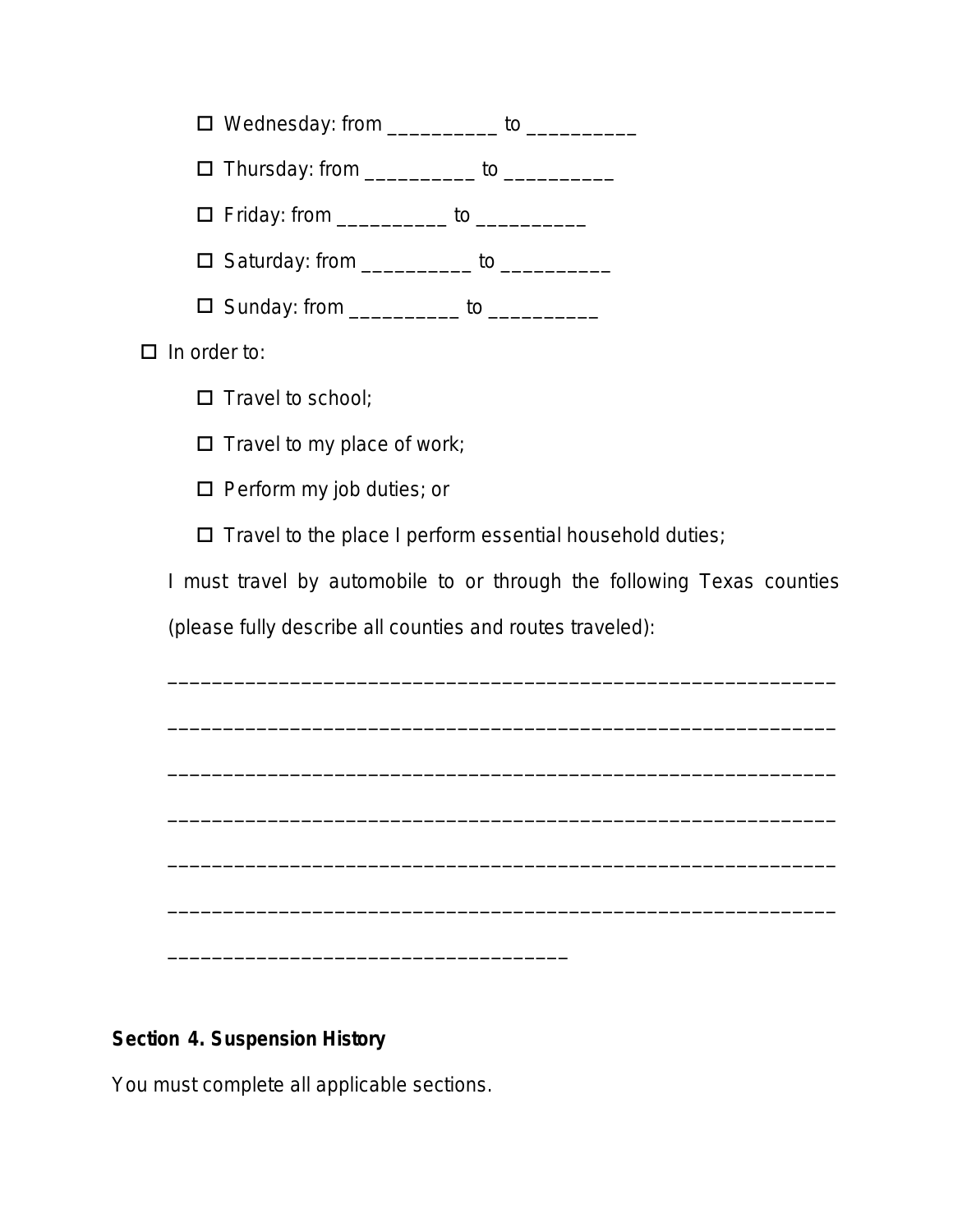My driver's license has previously been suspended for:

 $\Box$  A second or subsequent conviction for Driving While Intoxicated (Section 49.04, Penal Code); Intoxication Assault (Section 49.07, Penal Code), or Intoxication Manslaughter (Section 49.08, Penal Code), committed within five years of a previous conviction for Driving While Intoxicated (Section 49.04, Penal Code); Intoxication Assault (Section 49.07, Penal Code), or Intoxication Manslaughter (Section 49.08, Penal Code).

In the past five years, my license has been suspended for:

- $\Box$  A refusal to submit to the taking of a breath or blood specimen following an arrest for an offense prohibiting the operation of a motor vehicle or an offense prohibiting the operation of a watercraft while intoxicated, under the influence of alcohol, or under the influence of a controlled substance.
- $\Box$  An analysis of a breath or blood specimen showing an alcohol concentration of .08 or above, following an arrest for an offense prohibiting the operation of a motor vehicle or watercraft while intoxicated.
- $\Box$  A conviction for Driving While Intoxicated (Section 49.04, Penal Code); Intoxication Assault (Section 49.07, Penal Code), or Intoxication Manslaughter (Section 49.08, Penal Code).
- $\Box$  A conviction for an offense other than Driving While Intoxicated (Section 49.04, Penal Code); Intoxication Assault (Section 49.07, Penal Code), or Intoxication Manslaughter (Section 49.08, Penal Code) prohibiting the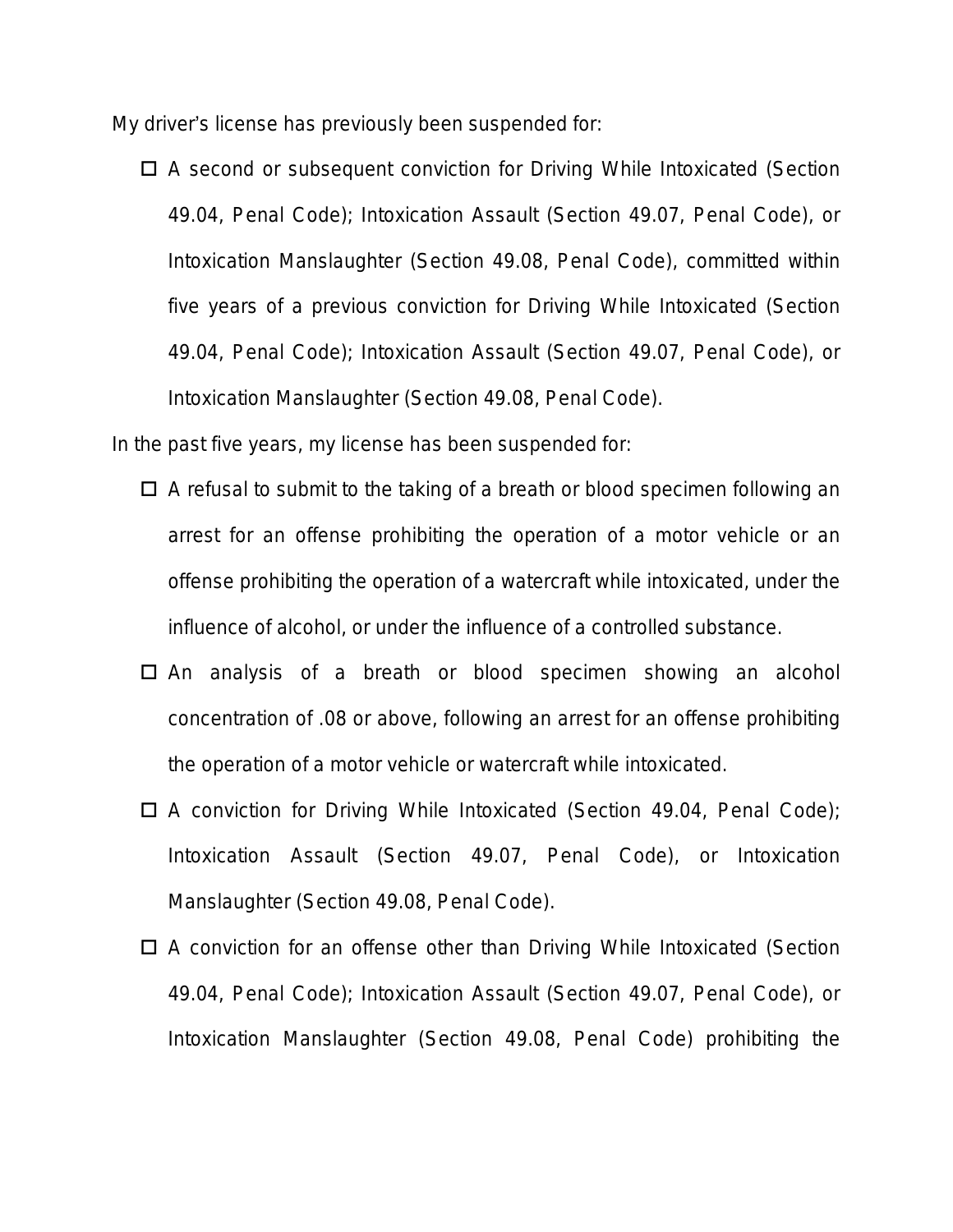operation of a motor vehicle or watercraft while intoxicated, under the influence of alcohol, or under the influence of a controlled substance.

#### **Section 5. Additional Documents.**

*You must complete all applicable sections.*

\_\_\_\_\_\_\_\_\_\_\_\_\_\_\_\_\_\_\_\_\_\_\_

- $\Box$  I have obtained evidence of financial responsibility, which is attached to my petition. *(Note: You may not be issued an occupational license unless you obtain evidence of financial responsibility.)*
- □ I have attached a certified copy of my driving record to this petition. *(Note: the court cannot grant your petition without reviewing your driving record.)*
- $\Box$  I have attached documents which demonstrate my essential need to operate a motor vehicle.

\_\_\_\_\_\_\_\_\_\_\_\_\_\_\_\_\_\_\_\_\_\_\_\_\_\_\_\_\_\_\_\_\_\_\_\_\_\_\_\_\_\_\_\_\_\_\_\_\_\_\_\_\_\_\_\_\_\_\_\_

\_\_\_\_\_\_\_\_\_\_\_\_\_\_\_\_\_\_\_\_\_\_\_\_\_\_\_\_\_\_\_\_\_\_\_\_\_\_\_\_\_\_\_\_\_\_\_\_\_\_\_\_\_\_\_\_\_\_\_\_

\_\_\_\_\_\_\_\_\_\_\_\_\_\_\_\_\_\_\_\_\_\_\_\_\_\_\_\_\_\_\_\_\_\_\_\_\_\_\_\_\_\_\_\_\_\_\_\_\_\_\_\_\_\_\_\_\_\_\_\_

\_\_\_\_\_\_\_\_\_\_\_\_\_\_\_\_\_\_\_\_\_\_\_\_\_\_\_\_\_\_\_\_\_\_\_\_\_\_\_\_\_\_\_\_\_\_\_\_\_\_\_\_\_\_\_\_\_\_\_\_

 $\Box$  I have attached other documents, which are described below:

## **PRAYER**